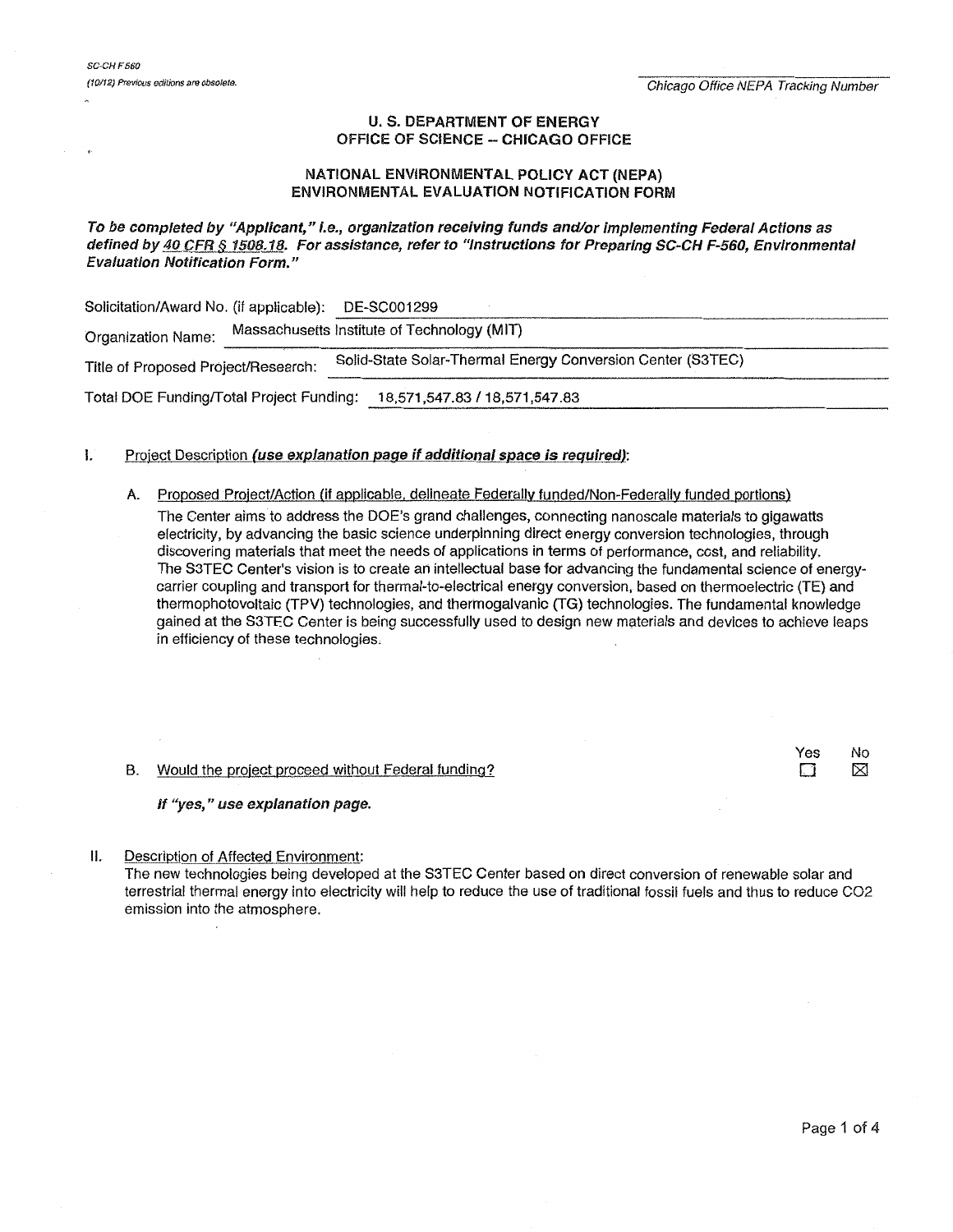Chicago Office NEPA Tracking Number

#### Ill. Preliminary Questions:

- Yes No  $\Box$ A. Is the DOE-funded work routinely administrative or entirely advisory or a "paper study?"  $\boxtimes$ If "Yes", ensure that the description in Section I reflects this and go directly to Section V. B. Is there any potential whatsoever for: Provide an explanation for each "Yes" response. Yes No  $\boxtimes$ 1. Work to be performed outdoors?  $\Box$ Major modification of a building interior?  $\Box$  $\boxtimes$ 2. Threat of violation of applicable statutory, regulatory, or permit requirements for  $\Box$ ⊠ 3. environment, safety, and health? 4. Siting, construction or major expansion of waste treatment, storage, or disposal  $\Box$ ⊠ facilities? Disturbance to hazardous substances, pollutants, or contaminants preexisting in the  $\Box$ ⊠ 5. environment? 6. The presence of any environmentally-sensitive resources? ⊠  $\Box$  $\Box$ ⊠ Potential for high consequence impacts to human health or the environment? 7.  $\Box$ The work being connected to another existing/proposed activity that could potentially 囟 8. create a significant impact? 9. Nearby past, present, and/or reasonably foreseeable future actions such that ⊠  $\Box$ collectively significant impacts could result? 10. Scientific or public controversy over whether impacts could be significant?  $\Box$ ⊠
	- If "No" to ALL Section III.B. questions, go directly to Section V.
- IV. Potential Environmental Effects:

#### Provide an explanation for each "Yes" response.

- A. Sensitive Resources: Could the proposed action potentially result in changes and/or disturbances to any of the following resources?
	- 1. 2. 3. 4. 5. 6. 7. 8. 9. Threatened/Endangered Species and/or Critical Habitats Other Protected Species (e.g., Burros, Migratory Birds) Sensitive Environments (e.g., Tundra/Coral Reefs/Rain Forests) Cultural or Historic Resources Important Farmland Non-Attainment Areas for Ambient Air Quality Standards Class I Air Quality Control Region Special Sources of Groundwater (e.g. Sole Source Aquifer) Navigable Air Space Coastal Zones  $\Box$  $\Box$  $\Box$  $\Box$  $\Box$  $\Box$  $\Box$  $\Box$  $\Box$  $\Box$  $\Box$  $\Box$  $\Box$  $\Box$  $\Box$  $\Box$  $\Box$  $\Box$  $\Box$  $\Box$
	- 10.
	- 11. Areas with Special National Designation (e.g. National Forests, Parks, Trails)
	- 12. Floodplains and/or Wetlands

Yes

No

 $\Box$  $\Box$ 

 $\Box$  $\Box$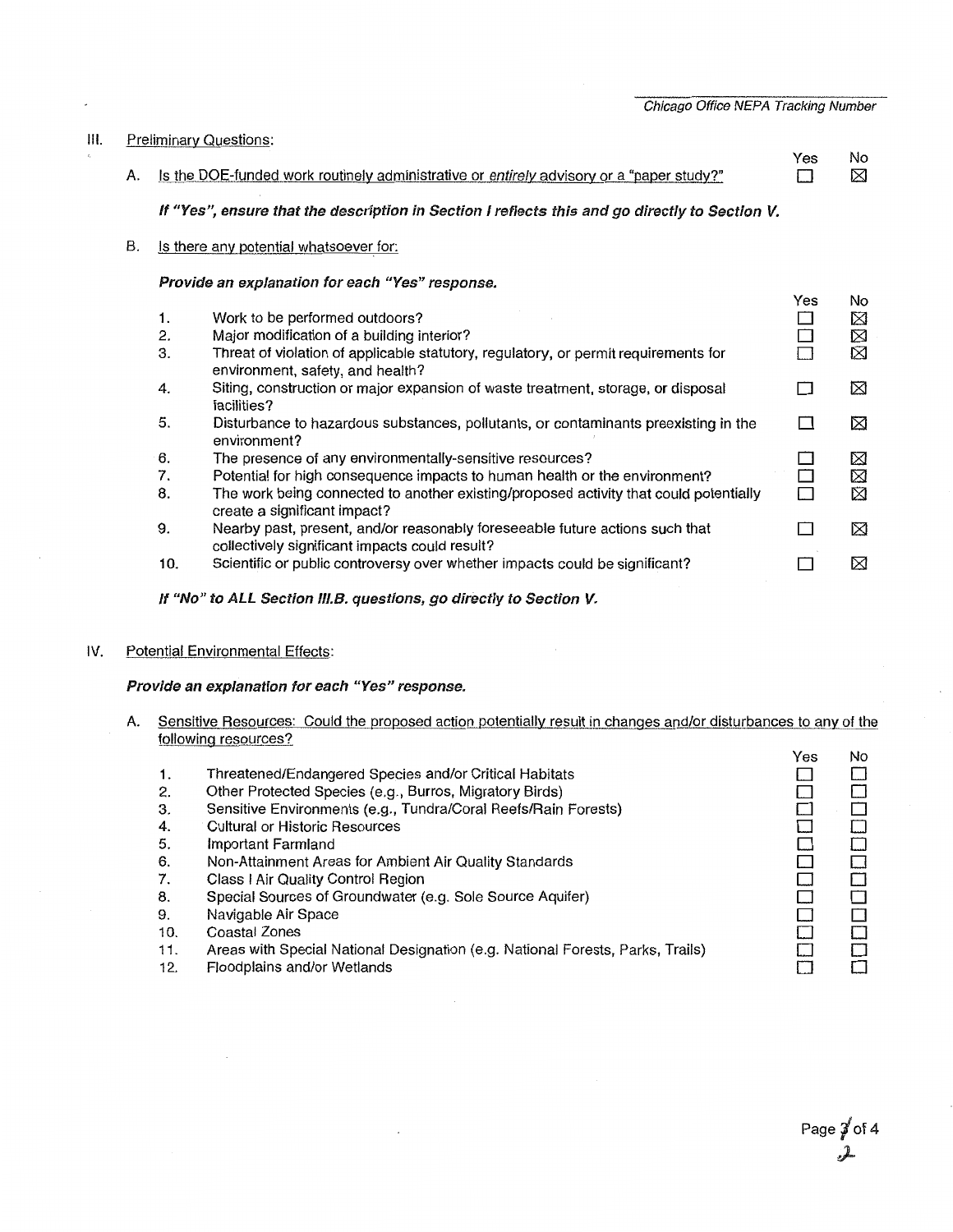|    | В. | Requlated Substances/Activities: Would the proposed action involve any of the following requlated Items or<br>activities?                                                  |                                                                                                                                                                               |                   |                  |  |
|----|----|----------------------------------------------------------------------------------------------------------------------------------------------------------------------------|-------------------------------------------------------------------------------------------------------------------------------------------------------------------------------|-------------------|------------------|--|
|    |    |                                                                                                                                                                            |                                                                                                                                                                               | Yes               | No               |  |
|    |    | 13.                                                                                                                                                                        | Natural Resource Damage Assessments                                                                                                                                           | П                 | □                |  |
|    |    | 14.                                                                                                                                                                        | Invasive Species or Exotic Organisms                                                                                                                                          |                   | $\Box$           |  |
|    |    | 15.                                                                                                                                                                        | Noxious Weeds                                                                                                                                                                 | □                 | $\Box$           |  |
|    |    | 16.                                                                                                                                                                        | Clearing or Excavation (indicate if greater than one acre)                                                                                                                    | $\Box$            | Ĥ                |  |
|    |    | 17.                                                                                                                                                                        | Dredge or Fill (under Clean Water Act, Section 404, greater than one acre)                                                                                                    |                   | $\bar{\square}$  |  |
|    |    | 18.                                                                                                                                                                        | Noise (in excess of regulations)                                                                                                                                              | 日日                | 一                |  |
|    |    | 19.                                                                                                                                                                        | Asbestos Removal                                                                                                                                                              | $\Box$            |                  |  |
|    |    | 20.                                                                                                                                                                        | Polychlorinated biphenyls (PCBs)                                                                                                                                              |                   |                  |  |
|    |    | 21.                                                                                                                                                                        | Import, Manufacture, or Processing of Toxic Substances                                                                                                                        |                   |                  |  |
|    |    | 22.                                                                                                                                                                        | Chemical Storage/Use                                                                                                                                                          |                   |                  |  |
|    |    | 23.                                                                                                                                                                        | Pesticide Use                                                                                                                                                                 |                   |                  |  |
|    |    | 24.                                                                                                                                                                        | Hazardous, Toxic, or Criteria Pollutant Air Emissions                                                                                                                         |                   |                  |  |
|    |    | 25.                                                                                                                                                                        | <b>Liquid Effluents</b>                                                                                                                                                       |                   |                  |  |
|    |    | 26.                                                                                                                                                                        | Spill Prevention/Surface Water Protection                                                                                                                                     |                   |                  |  |
|    |    | 27.                                                                                                                                                                        | Underground Injection                                                                                                                                                         |                   |                  |  |
|    |    | 28.                                                                                                                                                                        | Hazardous Waste                                                                                                                                                               |                   |                  |  |
|    |    | 29.                                                                                                                                                                        | <b>Underground Storage Tanks</b>                                                                                                                                              |                   |                  |  |
|    |    | 30.                                                                                                                                                                        | Radioactive or Radioactive Mixed Waste                                                                                                                                        | 000000000000000   | 0000000000000000 |  |
|    |    | 31.                                                                                                                                                                        | <b>Radiation Exposure</b>                                                                                                                                                     |                   |                  |  |
|    |    | 32.                                                                                                                                                                        | Nanoscale Materials                                                                                                                                                           |                   |                  |  |
|    |    | 33.                                                                                                                                                                        | Genetically Engineered Microorganisms/Plants or Synthetic Biology?                                                                                                            |                   |                  |  |
|    |    | 34.                                                                                                                                                                        | <b>Ozone Depleting Substances</b>                                                                                                                                             |                   | Ō                |  |
|    |    | 35.                                                                                                                                                                        | Greenhouse Gas Generation/Sustainability                                                                                                                                      | $\overline{\Box}$ |                  |  |
|    |    | 36.                                                                                                                                                                        | <b>Off-Road Vehicles</b>                                                                                                                                                      |                   |                  |  |
|    |    | 37                                                                                                                                                                         | Biosafety Level 3-4 Laboratory                                                                                                                                                | 日口                |                  |  |
|    | C. | Other Relevant Information: Would the proposed action involve the following?                                                                                               |                                                                                                                                                                               |                   |                  |  |
|    |    | Yes                                                                                                                                                                        |                                                                                                                                                                               |                   |                  |  |
|    |    | 38.                                                                                                                                                                        | Existing, Modified, or New Federal/State Permits                                                                                                                              | □                 | No<br>$\Box$     |  |
|    |    | 39.                                                                                                                                                                        | Disproportionate Nearby Presence of Minority and/or Low Income Populations                                                                                                    | $\Box$            | $\Box$           |  |
|    |    | 40.                                                                                                                                                                        | Action/Involvement of Another Federal Agency (e.g. license/permit, funding, approval)                                                                                         | $\Box$            | □                |  |
|    |    | 41.                                                                                                                                                                        | Action of a State Agency in a State with NEPA-type law                                                                                                                        | $\overline{\Box}$ |                  |  |
|    |    | 42.                                                                                                                                                                        | <b>Public Utilities/Services</b>                                                                                                                                              |                   |                  |  |
|    |    | 43.                                                                                                                                                                        | Depletion of a Non-Renewable Resource                                                                                                                                         |                   |                  |  |
|    |    | 44.                                                                                                                                                                        | Other Pertinent Information Which Could Impact Human Health or the Environment                                                                                                |                   |                  |  |
|    |    |                                                                                                                                                                            |                                                                                                                                                                               |                   |                  |  |
|    |    |                                                                                                                                                                            |                                                                                                                                                                               |                   |                  |  |
| V. |    |                                                                                                                                                                            | Applicant Certification that to the best of their knowledge all information provided on this form is accurate:                                                                |                   |                  |  |
|    |    |                                                                                                                                                                            |                                                                                                                                                                               |                   |                  |  |
|    |    |                                                                                                                                                                            |                                                                                                                                                                               | Yes               | No               |  |
|    |    |                                                                                                                                                                            | Does this disclosure contain classified, confidential, or other exempt information that DOE would<br>not be obligated to disclose pursuant to the Freedom of Information Act? | Г1                | ⊠                |  |
|    |    |                                                                                                                                                                            |                                                                                                                                                                               |                   |                  |  |
|    | A. | Organization Official (Name and Title): Prof. Gang Chen<br>the contract of the contract of the contract of the contract of the contract of the contract of the contract of |                                                                                                                                                                               |                   |                  |  |
|    |    |                                                                                                                                                                            |                                                                                                                                                                               |                   |                  |  |
|    |    | Signature:                                                                                                                                                                 | Date: 09-12-2014                                                                                                                                                              |                   |                  |  |
|    |    |                                                                                                                                                                            | Phone: 617-253-3523<br>e-mail: gchen2@mit.edu                                                                                                                                 |                   |                  |  |
|    | В. |                                                                                                                                                                            | Optional Secondary Approval (Name and Title):                                                                                                                                 |                   |                  |  |
|    |    |                                                                                                                                                                            |                                                                                                                                                                               |                   |                  |  |
|    |    | Signature:                                                                                                                                                                 |                                                                                                                                                                               |                   |                  |  |
|    |    |                                                                                                                                                                            |                                                                                                                                                                               |                   |                  |  |

# Page  $\not\!\!\!\!/\,\!\!\!\!/\,\!\!\!\!\!/\,$  of 4 ~